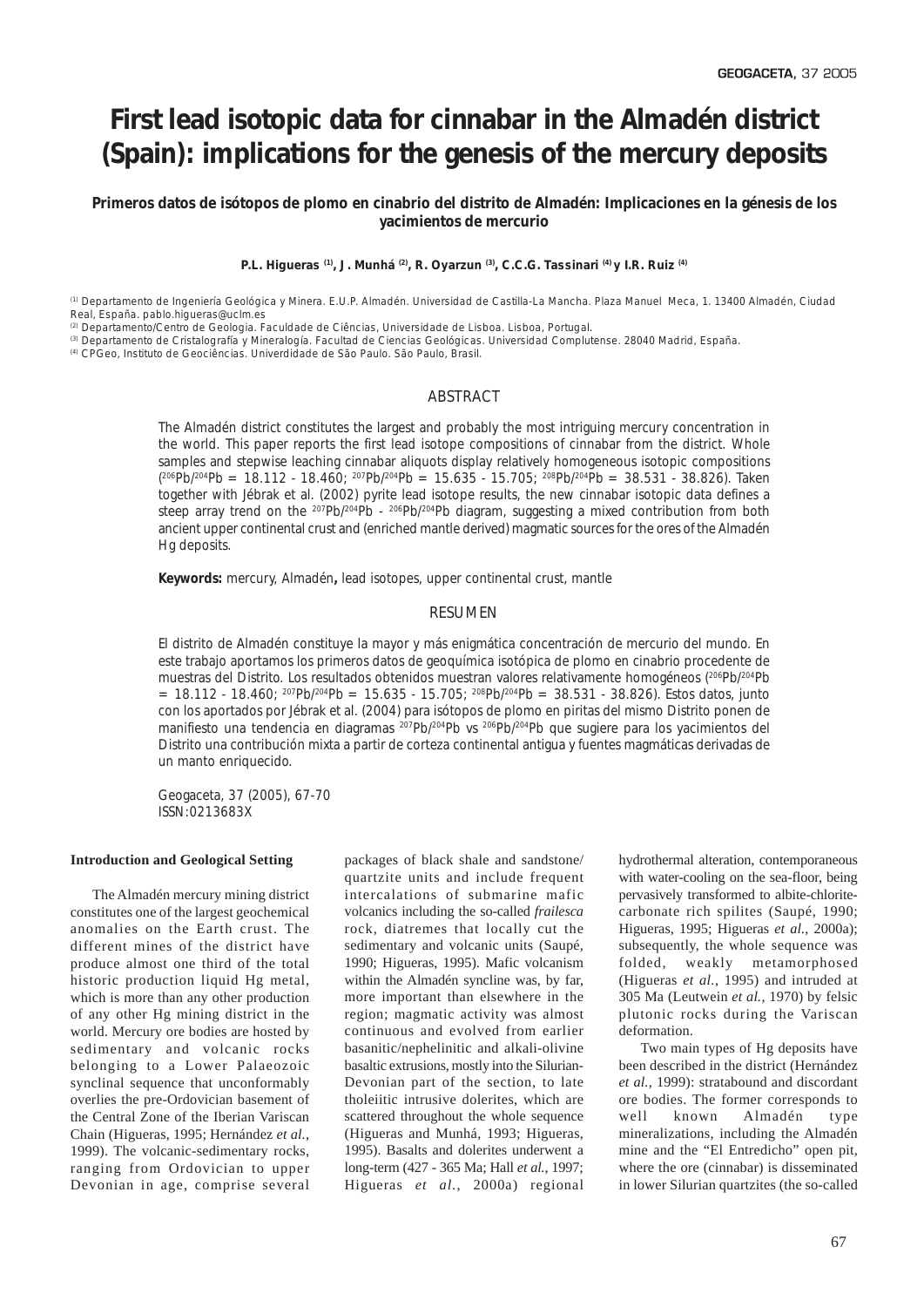

**Fig. 1.- 207Pb/204Pb - 206Pb/204Pb diagram showing Stacey and Kramers (1975) model age isochron (SK) for El Entredicho cinnabar samples.**

*Fig. 1.- Diagrama 207Pb/204Pb - 206Pb/204Pb mostrando la isocrona modelo de edad de Stacey y Kramers (1975) para las muestras*

Criadero quartzite). The second type (discordant deposits) are quite varied in the detail, and comprise small vein-type deposits in quartzitic rocks, as well as bigger deposits that can be described as epigenetic replacements in mafic volcaniclastic rocks such at Las Cuevas mine (Higueras *et al.* 1999). Despite the many differences in size and morphology between these two types of deposits, one feature is shared by both: they occur in close spatial association to *frailesca* rocks. The nature of mineralizing brines and ultimate origin of mercury has remained a matter of controversy; Saupé (1990) and Saupé and Arnold (1992) postulated the Ordovician black shales as the source of mercury, whereas Hernández *et al.* (1999) and Jébrak *et al.* (2002) suggested a relationship between the source of mercury and the alkali basalt volcanism in the area.

#### **Lead Isotope Geochemistry**

#### *Analytical Procedures*

Pb isotopic analyses of cinnabar and hydrothermally altered volcanic rock samples were carried out at Centro de Pesquisas Geocronológicas of University of São Paulo (Brazil). Because techniques to prepare cinnabar for lead isotope analysis are not easily available in the literature, the analytical procedures followed during this stuady will be described in detail. Ore samples were crushed and sieved to appropriate grain size (60 to 100 mesh) and cinnabar separation was done by electromagnetic separation; final purification (> 99%) was obtained by handpicking under a binocular microscope. For each sample, 300 mg cinnabar was ultrasonically washed in

triple distilled water, before chemical attack. Cinnabar was first dissolved using  $3 \text{ ml of } 6N \text{ HCl plus } 2 \text{ ml of } \text{HNO}_3$ , in a hot plate, at 100°C, during 24 hours. The evaporate was dissolved by 2 ml of 0.7N HBr and passed through an ion exchange column holding Dowex 1X8 AG anion exchange resin. After column treatment the solutions were brought to dryness and the residues were dissolved by 0.7N HBr and passed again through the same (Dowex 1X8 AG) ion exchange column as described above. Whole-rock volcanic samples were washed by  $HCl + HNO<sub>3</sub>$  and then totally dissolved in a mixture  $(2:1)$  of  $HF + HNO$ using Parr type bombs; Pb was separated using HBr + HCl chemistry on Dowex 1X8 AG ion exchange resin. Lead was loaded onto a Re ribbon, using silica gel plus  $H_3PO_4$  and analysed on a fully automatized VG 354 Micromass multicollector thermal ionization mass spectrometer. Analyses of a "National Bureau of Standards" standard NBS 981 yield a mass discrimination and fractionation correction of 1.0024 (206Pb/ 204Pb), 1.0038 (207Pb/204Pb) and 1.0051  $(^{208}Pb/^{204}Pb)$ ; the combination of these uncertainties and within-run uncertainties are typically 0.15% - 0.48% for 206Pb/204Pb, 0.13% - 1.07% for <sup>207</sup>Pb/<sup>204</sup>Pb and 0.10% -0.45% for 208Pb/204Pb, all at 2s (95%) confidence level. The total Pb blank contribution, < 1 ng, is inconsequential. During the mass spectrometric analyses mercury was not detected; a superposition of a 204Hg on the 204Pb signal can therefore be excluded. *de cinabrio de El Entredicho.*  $H_3PO_4$  and analysed on a fully automatized **Fig. 2.- a, b) Diagrams of <sup>206</sup>Pb/<sup>204</sup>Pb versus<br>VG 354 Micromass multicollector thermal <sup>207</sup>Pb/<sup>204</sup>Pb and <sup>208</sup>Pb/<sup>204</sup>Pb for pyrites (fill** 

> Two cinnabar samples from El Entredicho mine were further analysed by stepwise leaching, using a slightly modification of the technique described by Frei and Kamber (1995). Pure cinnabar (1.0 g) was submitted to the analytical procedures indicated in Table I.

> Leached solutions were brought to dryness and then subjected to HBr chemistry on AG 1X8 ion exchange resin as described above.

#### *Results*

Jébrak *et al.* (2002) have reported lead isotope data on pyrite and sulphur



**circles; Jébrak et al., 2002), cinnabar (filled triangles; Table II) and hydrothermally altered mafic volcanics (filled diamonds; Table II). Schematic location of "enriched mantle" (Wilson 1989) and Zartman and Doe (1981) "upper crust", "lower crust" and "mantle" curves are also shown for comparison.**

*Fig. 2.- a, b) Diagramas 206Pb/204Pb* **vs** *207Pb/ 204Pb y 208Pb/204Pb para piritas (círculos; Jébrak et al. 2002), cinabrio (triángulos; Tabla II) y rocas volcánicas máficas alteradas (rombos; Tabla II). Se muestra también de forma esquemática la localización de las curvas de "manto enriquecido" (Wilson, 1989), "corteza superior", "corteza inferior" y "manto" (Zartman y Doe, 1981).*

isotope data on pyrite and cinnabar from Nuevo Entredicho and El Entredicho deposits (Fig. 1). Lead isotopic data was obtained on pyrites from Nuevo Entredicho mine; relatively high 207Pb/ 204Pb ratios (15.70 – 15.75; Jébrak *et al.* 2002) were interpreted as lead that was re-mobilised from upper continental crust during Silurian-Devonian volcanic activity. Cinnabar sulphur isotopic values  $(+1.0\frac{0}{00})$  to  $+10.8\frac{0}{00}$  reported by Jébrak *et al.* (2002) are similar to that found by Saupé and Arnold (1992) for the Almadén deposit;  $d^{34}S$  values correlate with the mercury/sulphur contents of the samples

| Leached        | Chemical treatment                    | time(Hs) | Temperature $(^{\circ}C)$ |  |
|----------------|---------------------------------------|----------|---------------------------|--|
| L1             | $10 \text{ ml} 1 \text{N HNO}_3$      |          | 100                       |  |
| L2             | 10 ml 0.7N HBr                        | 4        | 100                       |  |
| L <sub>3</sub> | 10 ml 3N HCl                          | 4        | 100                       |  |
| LA             | 10 ml 6N HCl                          | 4        | 100                       |  |
| L5             | 10 ml 7N $HNO3$                       | 4        | 100                       |  |
| L6             | 5 ml 6N HCl+ 5 ml 7N HNO <sub>3</sub> |          | 100                       |  |

**Table I.- Physical-chemical procedures for cinnabar stepwise leaching.**

*Tabla I.- Procedimientos fisico-químicos para la extracción secuencial de cinabrio.*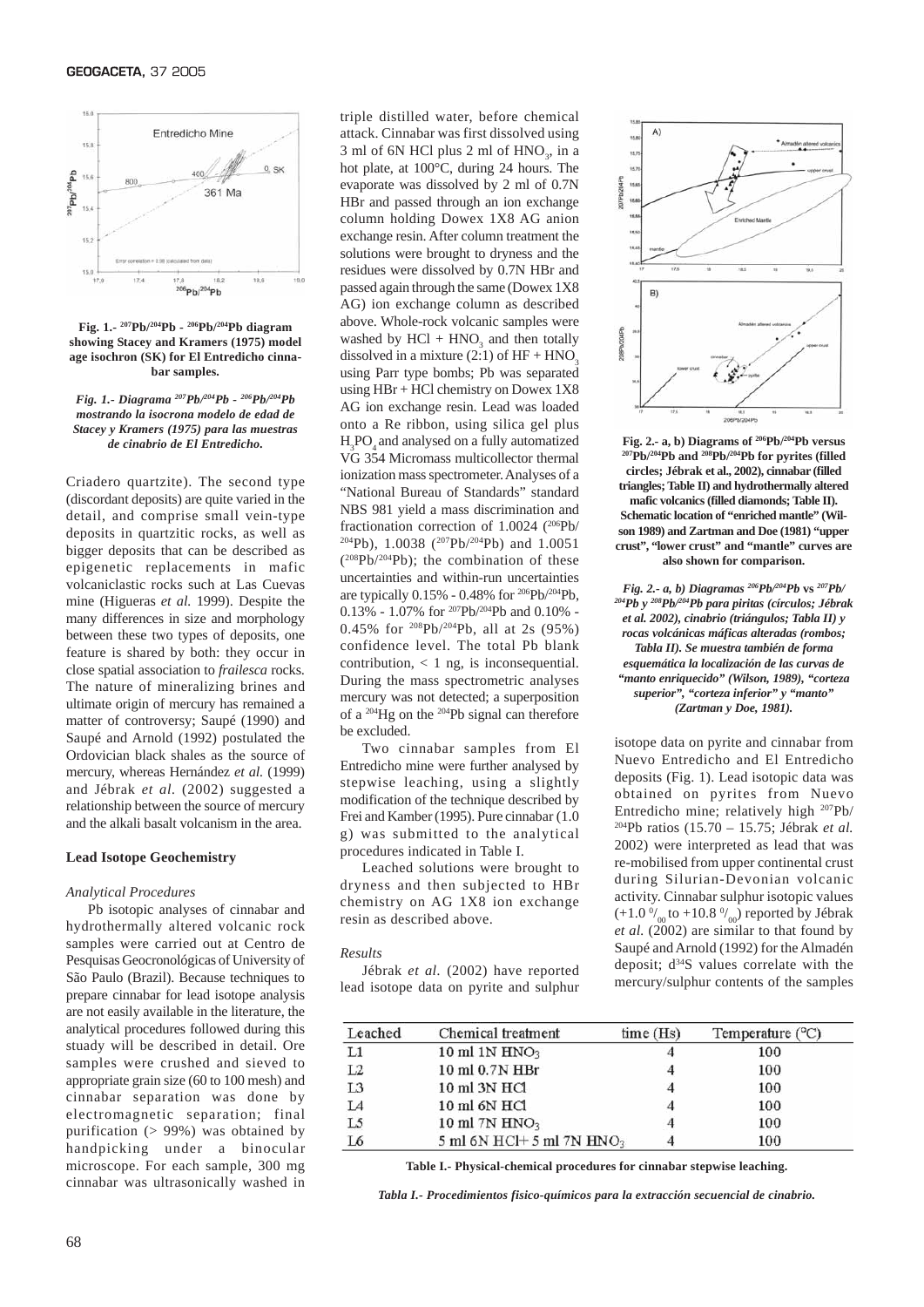(Jébrak *et al.*, 2002), suggesting that sulphur in the analysed cinnabar represents mixing of a low d34S magmatic source with a high  $d^{34}S$  sedimentary source (Jébrak *et al.*, 2002).

Lead isotope analyses were performed on five cinnabar samples from El Entredicho (ETD 1, 2A, 2B) Las Cuevas (LC-10) and Almadén (ALMD-3) deposits. Five samples of hydrothermally metamorphosed mafic volcanics were also subjected to lead isotope analyses for comparative purposes. Lead isotope results are summarised in Table II. Cinnabar isotope values are fairly homogeneous, with a total range of 206Pb/ 204Pb from 18.112 to 18.460, 207Pb/204Pb from 15.635 to 15.705 and 208Pb/204Pb from 38.531 to 38.826. The lowest and the highest  $206Pb/204Pb$  values are represented by Las Cuevas and Almadén cinnabar samples, with the latter also displaying the highest observed 208Pb/ 204Pb ratio (Table II); these subtle isotopic variations probably reflect the different settings of the Almadén and Las Cuevas deposits, being consistent with the complex, long-term, evolution of the hydrothermal system responsible for ore deposition in the Almadén mining district (see Higueras *et al.*, 2000a). Compared to lead isotope results on Nuevo Entredicho deposit pyrites (Jébrak *et al.*, 2002), the analysed cinnabar is less radiogenic relative to uranogenic lead (lower 206Pb/ <sup>204</sup>Pb and <sup>207</sup>Pb/<sup>204</sup>Pb) but display similar 208Pb/204Pb isotopic compositions. All analysed hydrothermally altered volcanics  $(^{206}Pb/^{204}Pb = 19.039 - 19.977$ ;  $^{207}Pb/^{204}Pb = 15.720 - 15.794$ ;  $^{208}Pb/^{204}Pb$  $= 39.369 - 40.236$ ; Table II) are (at present) more radiogenic than both cinnabar and pyrite.

207Pb/204Pb - 206Pb/204Pb cinnabar data plots close to the Stacey and Kramers (1975) model Pb-growth curve; regression of El Entredicho isotope data suggests incorporation of lead into cinnabar at  $\sim$ 361 Ma (Fig. 1), which is in accordance with Ar/Ar and Rb/Sr geochronological data (Hall *et al.*, 1997; Higueras *et al.*, 2000a) indicating a clustering of ages at 360 – 365 Ma for the hydrothermal activity associated with the Almadén Hg deposits.

The relative distribution of the Almadén volcanic rock isotope data, on uranogenic (Fig. 2a) and thorogenic (Fig. 2b) Pb isotope diagrams, (showing plumbotectonic curves of Zartman and Doe, 1981), suggests that Pb in these rocks were intensely re-homogenised by interaction with hydrothermal fluids, being now dominated by the same upper

| sample          | material                | 206/204 | (2s)  | 207/204 | (2s)  | 208/204 | (2s)  |
|-----------------|-------------------------|---------|-------|---------|-------|---------|-------|
| ETD-2           | cinnabar                | 18.266  | 0.061 | 15.641  | 0.060 | 38.531  | 0.062 |
| ETD-2A4         | cinnabar L4             | 18.132  | 0.073 | 15.653  | 0.057 | 38.684  | 0.059 |
| ETD-2A5         | cinnabar L5             | 18.399  | 0.006 | 15,680  | 0.006 | 38.667  | 0.006 |
| ETD-2A6         | cinnabar L6             | 18.326  | 0.067 | 15.654  | 0.073 | 38.543  | 0.069 |
| ETD-2B1         | cinnabar L1             | 18.429  | 0.016 | 15.705  | 0.017 | 38.730  | 0.017 |
| ETD-2B2         | cinnabar L <sub>2</sub> | 18.346  | 0.040 | 15.635  | 0.043 | 38.555  | 0.043 |
| ETD-2B3         | cinnabar L <sub>3</sub> | 18.370  | 0.044 | 15.686  | 0.045 | 38.714  | 0.046 |
| ETD-2B4         | cinnabar L4             | 18.409  | 0.047 | 15.675  | 0.041 | 38.757  | 0.044 |
| ETD-2B5         | cinnabar L5             | 18.324  | 0.018 | 15.675  | 0.019 | 38.654  | 0.019 |
| ETD-2B6         | cinnabar L6             | 18.342  | 0.087 | 15.662  | 0.087 | 38.550  | 0.088 |
| ETD-1           | cinnabar                | 18.357  | 0.092 | 15.663  | 0.081 | 38.577  | 0.083 |
| $LC-10$         | cinnabar                | 18.112  | 0.096 | 15.663  | 0.086 | 38.643  | 0.096 |
| ALMD-3          | cinnabar                | 18,460  | 0.016 | 15.681  | 0.016 | 38,826  | 0.017 |
|                 |                         |         |       |         |       |         |       |
| SVC4/C10        | volcanic                | 19.364  | 0.010 | 15.768  | 0.011 | 39.488  | 0.011 |
| <b>SNC1/C15</b> | volcanic                | 19.266  | 0.012 | 15.720  | 0.012 | 39.419  | 0.012 |
| <b>LCPL2/17</b> | volcanic                | 19,039  | 0.005 | 15,794  | 0.005 | 39.369  | 0.005 |
| <b>LCPL4/22</b> | volcanic                | 19.440  | 0.014 | 15,767  | 0.014 | 39,687  | 0.014 |
| <b>LCPL2/18</b> | volcanic                | 19.977  | 0.009 | 15.763  | 0.009 | 40.236  | 0.009 |

**Table II.- Lead isotopic compositions of Almadén district hydrothermally altered mafic volcanic rocks from different locations, and cinnabar from El Entredicho (ETD), Las Cuevas (CL) and Almadén (ALMD) deposits (ETD-2A, 2B include results for stepwise leaching analysis –L).**

*Tabla II.- Composiciones isotópicas de muestras del distrito de Almadén. ETD: Cinabrio de El Entredicho; LC: Cinabrio de Las Cuevas; ALMD: Cinabrio de la mina de Almadén. Resto: rocas volcánicas basálticas afectadas por alteración hidrotermal. L1... indica extracción secuencial.*

continental crust lead reservoir as indicated by Jébrak *et al.* (2002) for the Nuevo Entredicho pyrites. However, cinnabar data plots away from pyrite Pb isotopic values (Table II and Fig. 2a,b), implying that cinnabar lead must have incorporated a significant contribution from other than those upper continental crustal sources. Taken together with the Jébrak *et al.* (2002) lead isotope data, our results provide a case for mixing between different end member sources of Pb (Fig. 2a). The Pb isotopic data fall along a steep array that trends from the inferred composition of regional, upper crustal, hydrothermal fluids towards a lower <sup>207</sup>Pb/<sup>204</sup>Pb component that could be ascribed to the primary magmatic lead in the volcanic rocks (as suggested by sulphur isotope data; Jébrak *et al.*, 2002). The end members for the Almadén sulphides are interpreted to lie on different growth curves representing reservoirs with different  $^{238}U/^{204}Pb$ ; these are ancient upper crust (Jébrak *et al.* 2002) with relatively high 238U/204Pb and therefore relatively high  $^{206}Pb/^{204}Pb$  and  $^{207}Pb/^{204}Pb$  (Fig. 2a), and less radiogenic mafic magmas/upper mantle with lower (probably, variable) <sup>238</sup>U/<sup>204</sup>Pb. The absence of Pb isotopic data on fresh volcanic rocks from the Almadén district preclude a rigorous characterisation on the nature of the inferred mantle derived end member(s). However, a preliminary investigation of Sm/Nd isotopic systematics on seven samples of Almadén district mafic volcanics and ultramafic

xenoliths produced 143Nd/144Nd values from 0.512578 to 0.512757, with  $e(Nd)_{360 \text{ Ma}}$ ranging from  $+2.5$  to  $+5.7$ . The inferred long-term LREE depleted mantle source(s) contrasts with the strong incompatible element enrichment seen in the Almadén mafic volcanic rocks (Higueras and Munhá, 1993; Higueras, 1995; Higueras *et al.*, 2000b), being consistent with geological and geochemical data (Hernández *et al.*, 1999) suggesting that rifting processes and plume related mantle metasomatic activity may have shortly predated the extensive mafic magmatism in the Almadén syncline during early Palaeozoic times. By pointing towards the involvement of those mantle derived magmatic sources of mineralization, the new cinnabar lead isotope data lends support to previous studies that proposed genetic relations between the Almadén mercury deposits and the regional alkali basalt magmatism (e.g., Higueras *et al.*, 2000b). Ortega and Hernández (1992) remarked compositional similarities between the ultramafic xenoliths at El Entredicho mine and the ultramafic rocks related to the Californian mercury deposits, and Fedorchuk (1974) has noted connections between mercury mineralization and ultramafic rocks elsewhere; moreover, many studies on mantle rocks (e.g., Clarke *et al.*, 1977; Irving, 1980; Dromgoole and Pasteris, 1987) emphasised close relationships between mantle metasomatism and sulphide mineralization. Thus, it is feasible that mantle metasomatic activity